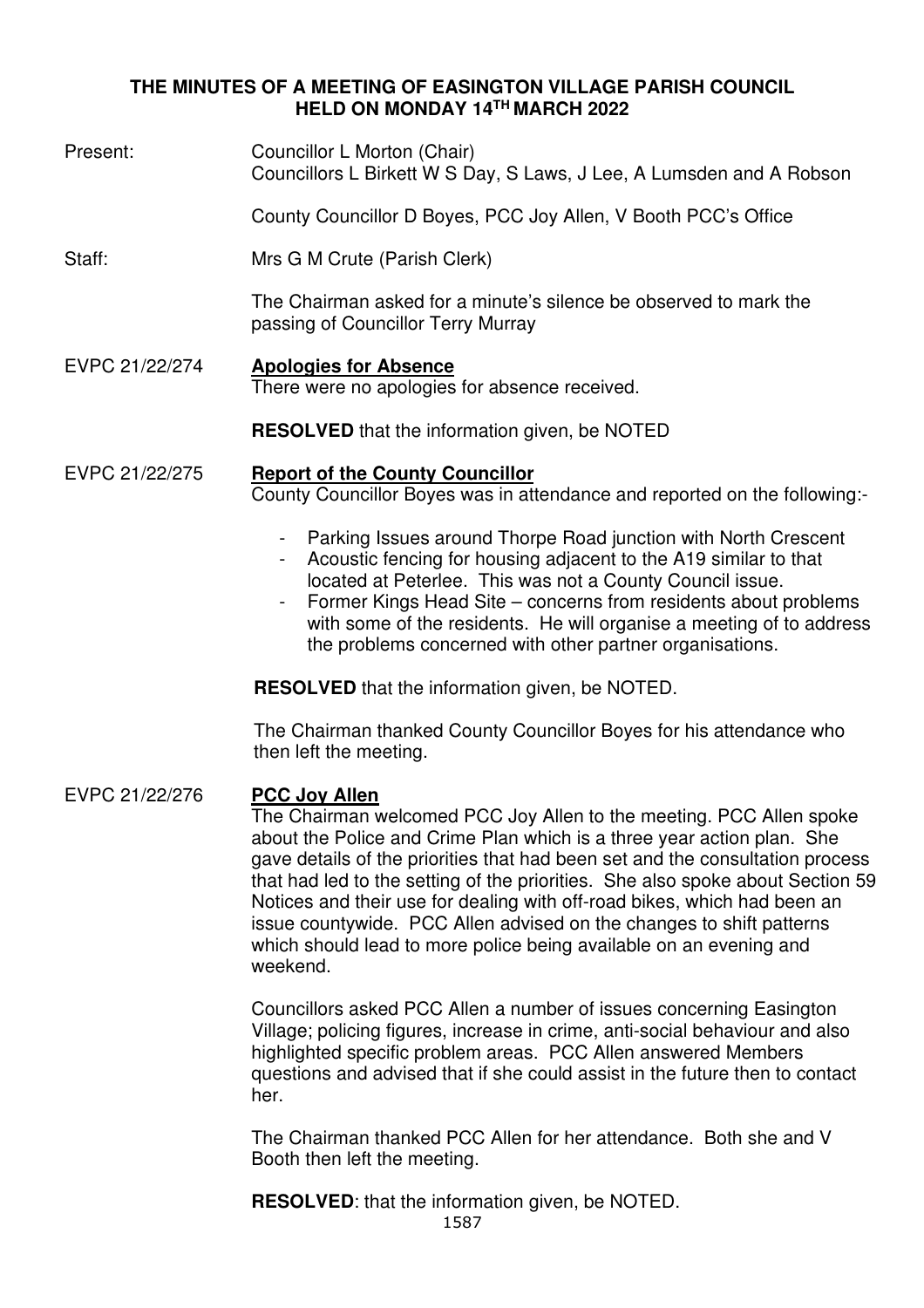| EVPC 21/22/277 | Declarations of Interest on Items on the Agenda<br>Councillor S Laws declared a personal interest in item 12a Planning<br>Application as he lived at the property. |                                                                                                                                                                                                                                                                           |  |  |
|----------------|--------------------------------------------------------------------------------------------------------------------------------------------------------------------|---------------------------------------------------------------------------------------------------------------------------------------------------------------------------------------------------------------------------------------------------------------------------|--|--|
|                | <b>RESOLVED:</b> that the information given, be NOTED.                                                                                                             |                                                                                                                                                                                                                                                                           |  |  |
| EVPC 21/22/278 | <b>Public Participation</b><br>There were no members of the public registered to speak.                                                                            |                                                                                                                                                                                                                                                                           |  |  |
|                | <b>RESOLVED:</b> that the information given, be NOTED.                                                                                                             |                                                                                                                                                                                                                                                                           |  |  |
| EVPC 21/22/279 | Minutes of the last Meeting held on 14th February 2022                                                                                                             |                                                                                                                                                                                                                                                                           |  |  |
|                | <b>RESOLVED:</b> that the minutes be confirmed as a correct record, to be<br>signed by the Chairman.                                                               |                                                                                                                                                                                                                                                                           |  |  |
| EVPC 21/22/280 | <b>Matters Arising</b>                                                                                                                                             |                                                                                                                                                                                                                                                                           |  |  |
|                | EVPC/21/22/253                                                                                                                                                     | $L$ G Therapy – The Clerk had met with the appointed<br>members and a letter had been sent from the<br>Chairman detailing the Parish Council's requirements.<br>A response had been received from LG Therapy and<br>the Clerk had forwarded the letter to the Chairman.   |  |  |
|                | EVPC/21/22/254                                                                                                                                                     | Fire Risk Assessment and Fire Marshal Training -<br>Councillors Lee and Lumsden were to attend the<br>training session                                                                                                                                                    |  |  |
|                | EVPC/21/22/263                                                                                                                                                     | Planning Application - DM/22/00088/FPA the Clerk<br>submitted an objection.                                                                                                                                                                                               |  |  |
|                | EVPC/21/22/268                                                                                                                                                     | <b>Consultation on an Economic Strategy for the</b><br><b>County</b> – Councillors to provide any comments to the<br>meeting in March. No comments had been received.                                                                                                     |  |  |
|                | EVPC/21/22/272                                                                                                                                                     | Risk Assessments - The Clerk had met with<br>Councillor Laws to progress the risk assessments.                                                                                                                                                                            |  |  |
|                | EVPC/21/22/270                                                                                                                                                     | <b>Resignation of Parish Councillor</b> – Durham County<br>Council's Electoral Services advised that they had not<br>received a request for an election. A notice of casual<br>vacancy had been displayed on the Parish Council<br>Noticeboard, website and social media. |  |  |
|                | EVPC/21/22/271                                                                                                                                                     | <b>Community Emergency Planning - The Clerk</b><br>advised she had received an update from Durham<br>County Council's Civil Contingencies and advised that<br>a joint parish meeting would be held in mid-May.                                                            |  |  |

**RESOLVED**: that the information given, be NOTED.

EVPC 21/22/281 **Police Matters**  Members gave consideration to the report of the Police, which had been previously circulated.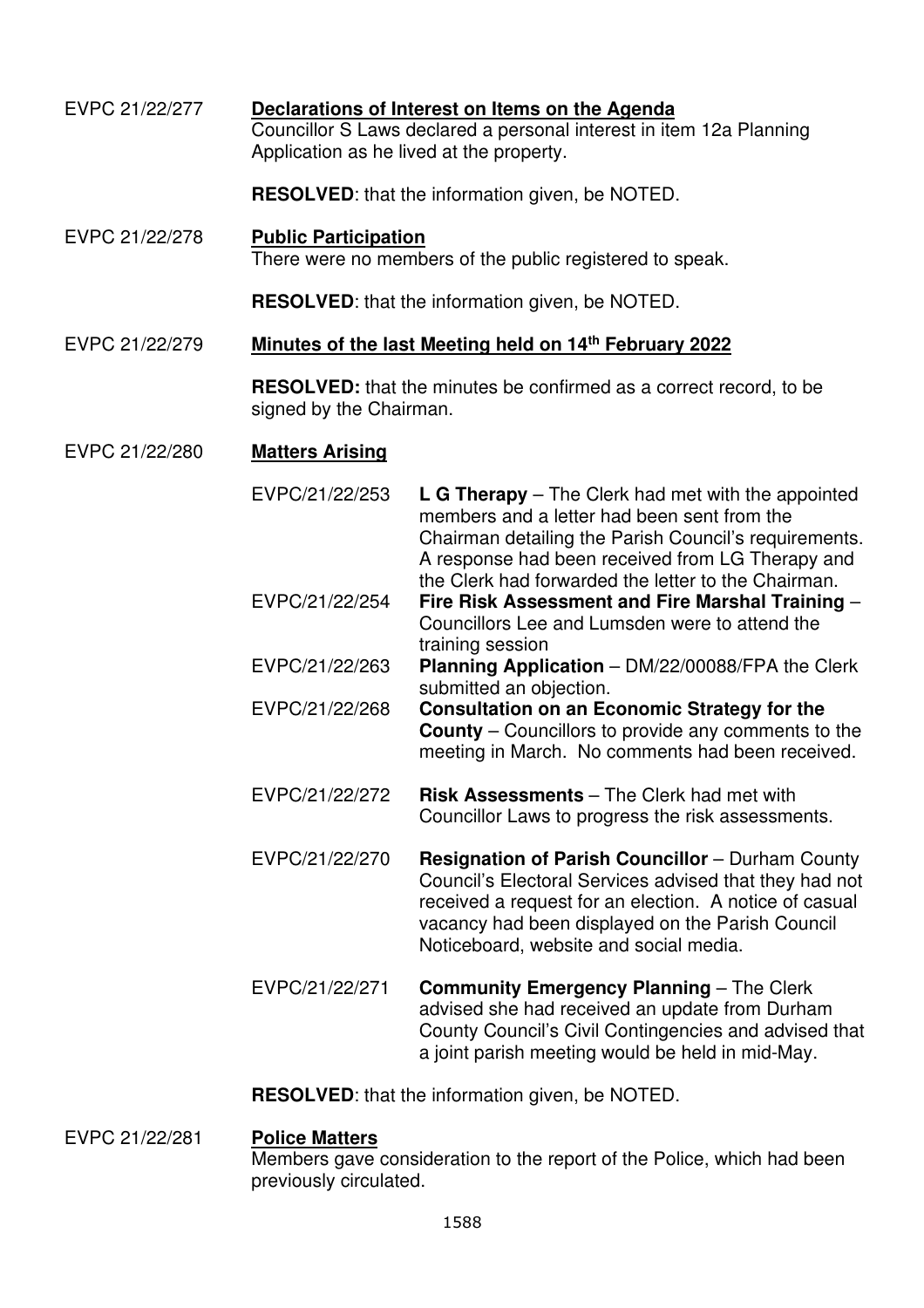**RESOLVED** that the information given, be NOTED;

# EVPC 21/22/282 **L G Therapy**

The Clerk advised Members that she had met with Councillors and a response had been sent to Mrs Garside. A subsequent reply had been received and forward to the Chairman.

It was **RESOLVED** that the clerk arrange to meet with the two appointed members to consider a response in consultation with the Chairman.

### EVPC 21/22/283 **Emergency Lighting**

The Clerk advised Members that a new central battery unit was required. The current battery unit is over 30 years old and needs replacing. She was in the process of obtaining quotations.

**RESOLVED**: that the information given, be NOTED.

# EVPC 21/22/284 **CCTV**

The Clerk advised Members that CCTV be installed in Seaton Holme. This would be useful for health and safety and building security as well as other benefits. The quotations received would enable remote access to the cameras which could be gained via the Parish Council's mobile. The Clerk advised there were sufficient funds in the current year's budget to have the work undertaken. She had obtained three quotations for the work. **RESOLVED:** the Clerk be AUTHORISED to accept the lowest quotation and the work be carried out as soon as possible.

## EVPC 21/22/285 **Asbestos Survey**

Members gave consideration to the Asbestos Survey that had recently been caried out at Seaton Holme. There were only two small items identified and no action was required at present. **RESOLVED:** that the information given, be RECEIVED.

# EVPC 21/22/286 **Book Launch**

Members gave consideration to a request received from Steve Watson regarding a potential book launch at Seaton Holme. **RESOLVED:** that use be allowed for the book launch subject to availability and on the understanding no extra costs were incurred by the Parish Council.

# EVPC 22/22/287 **Report of the Cemetery Superintendent**

Members gave consideration to the Cemetery Superintendent's report which had been previously circulated.

**RESOLVED** that the information given, be NOTED.

# EVPC 22/22/288 **Letter of Complaint**

Members gave consideration to a letter which had been received regarding the Durham Lane Cemetery. The Clerk advised on the issues that had been raised and actions that had been taken. Members felt that a site visit would be appropriate and this could be carried out by the Cemetery and Grounds Committee on their upcoming meeting. The Clerk advised that she had sent a letter of acknowledgement to the complainant.

# **RESOLVED:** that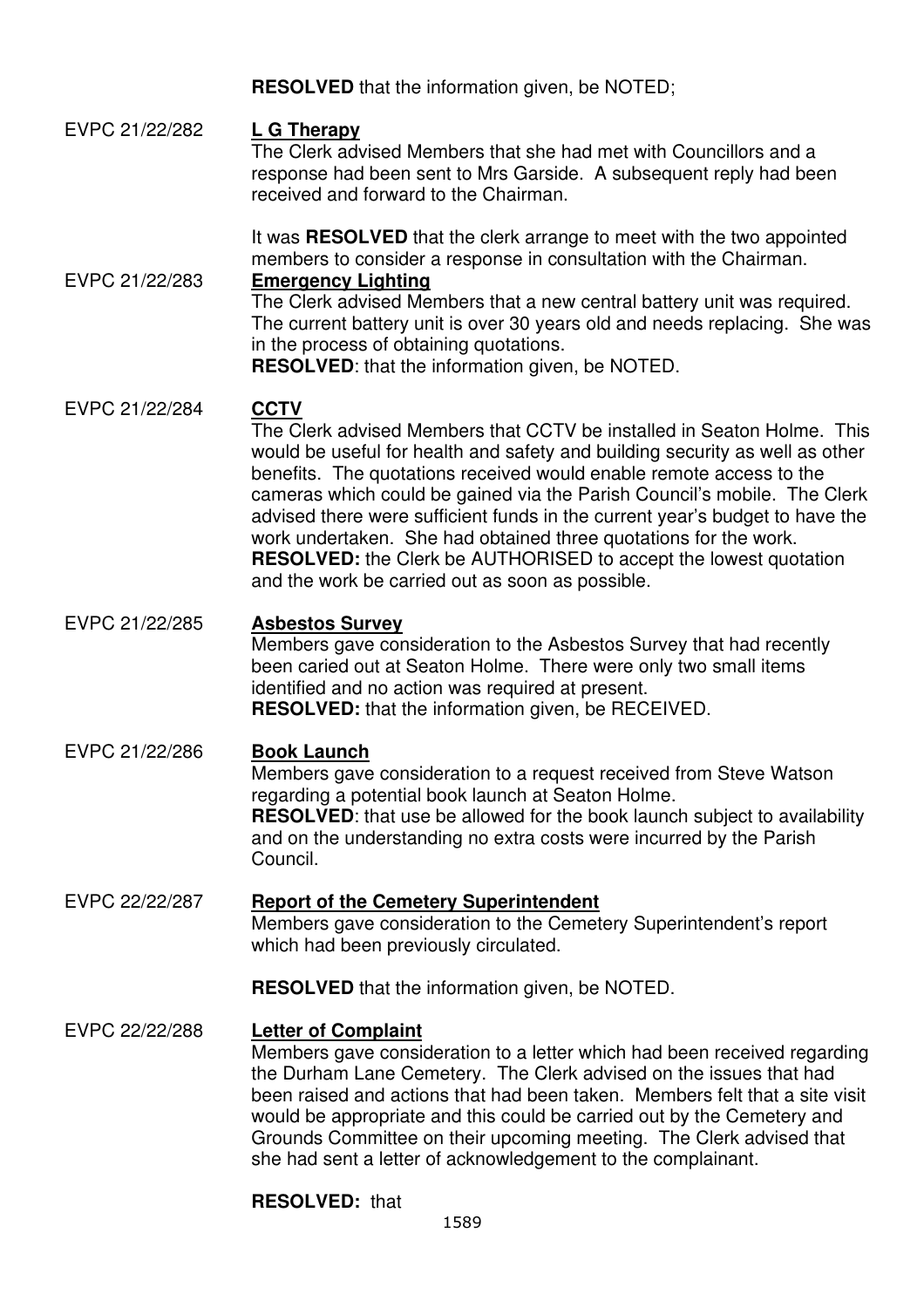- i) the Cemetery and Grounds Committee look at the Memorial Garden and consider other points highlighted in the letter
- ii) the Clerk respond to the complainant advising on the actions that had been taken following the Cemetery and Grounds Committee
- EVPC 21/22/289 **Parish Council Financial Status Bank Balances as at 28.02.2022** The Clerk reported that the bank balances as at 28.2.22 were £1809.11 in the Current Account and £110,533.57 in the Savings Account totalling £111,779.57 **RESOLVED:** that the information given, be NOTED

EVPC 21/22/290 **Income and Expenditure Report to 28.2.22**  The Clerk updated Members on the Council's income and expenditure.

**RESOLVED** that the information given, be NOTED.

EVPC 21/22/291 **Bank Transfers** The Clerk informed Members that the Transfers for February were £11,642.11 from the Savings Account and £1246.00 from the Current Account. **RESOLVED:** to ENDORSE the Transfers.

EVPC 21/22/292 **Invoices for Endorsement for Payment**

**RESOLVED:** 

# i) to ENDORSE the following invoices for payment, together with payments of donations/petty cash/payroll as previously agreed;

# **FEBRUARY 2022**

| <b>DATE</b> | <b>PAYEE</b>                | <b>DESCRIPTION</b>                  | <b>AMOUNT</b> | <b>CHEQUE</b><br>NO/DD/<br><b>BACS</b> |
|-------------|-----------------------------|-------------------------------------|---------------|----------------------------------------|
| 17.2.22     | Payroll                     | 3rd Party Payments Month 9          | £2877.03      | <b>BACS</b>                            |
| 28.2.22     | Payroll                     | Net Payments<br>Month 10            | £6122.51      | <b>BACS</b>                            |
| 15.2.22     | Rickerby                    | <b>Hydraulic Oil</b>                | £22.68        | <b>BACS</b>                            |
| 14.2.22     | Greenham                    | <b>Wypall Roll</b>                  | £44.62        | <b>BACS</b>                            |
| 17.2.22     | Nereo                       | Recharge Work                       | £1530.        | <b>BACS</b>                            |
| 22.2.22     | Safe Strip                  | Survey                              | £810.         | <b>BACS</b>                            |
| 22.2.22     | TJ's Heat & DIY             | Yale Lock                           | £69.39        | <b>BACS</b>                            |
| 24.2.22     | Durham Fencing              | Fence Repair                        | £180.00       | <b>BACS</b>                            |
| 11.1.22     | <b>BNP Parabis</b>          | Telephone Rent & Ann Admin          | £87.60        | DD                                     |
| 31.1.22     | Greenham                    | Wellies, Wheelie Bin<br>Bags, Wipes | £94.87        | <b>BACS</b>                            |
| 8.3.22      | <b>Planning Advice Plus</b> | <b>Planning Training</b>            | £423.80       | <b>BACS</b>                            |
| 4.3.22      | JT Dove                     | Postfix                             | £25.20        | <b>BACS</b>                            |
| 7.3.22      | <b>Franks Portlock</b>      | Legionella                          | £504.         | <b>BACS</b>                            |
| 3.3.22      | Carrs Billington            | <b>Service Parts</b>                | £86.47        | <b>BACS</b>                            |
| 11.3.22     | <b>G</b> Fletcher           | <b>Internal Audit</b>               | £640.         | <b>BACS</b>                            |
| 13.3.22     | TJ'S Heating DIY            | Thermostats & Door                  | £220.         | <b>BACS</b>                            |
| 13.3.22     | Subco Fire System           | Service Fire Alarm/Emerg.<br>Lights | £408.         | <b>BACS</b>                            |
| 9.3.22      | Wave                        | <b>Water SH</b>                     | £375.91       | DD                                     |
| 9.3.22      | <b>BNP Paribas</b>          | <b>Telephone Rent</b>               | £39.60        | <b>DD</b>                              |
| 17.2.22     | <b>Barclays Bank</b>        | <b>BACS Charges</b>                 | £6.           | <b>DD</b>                              |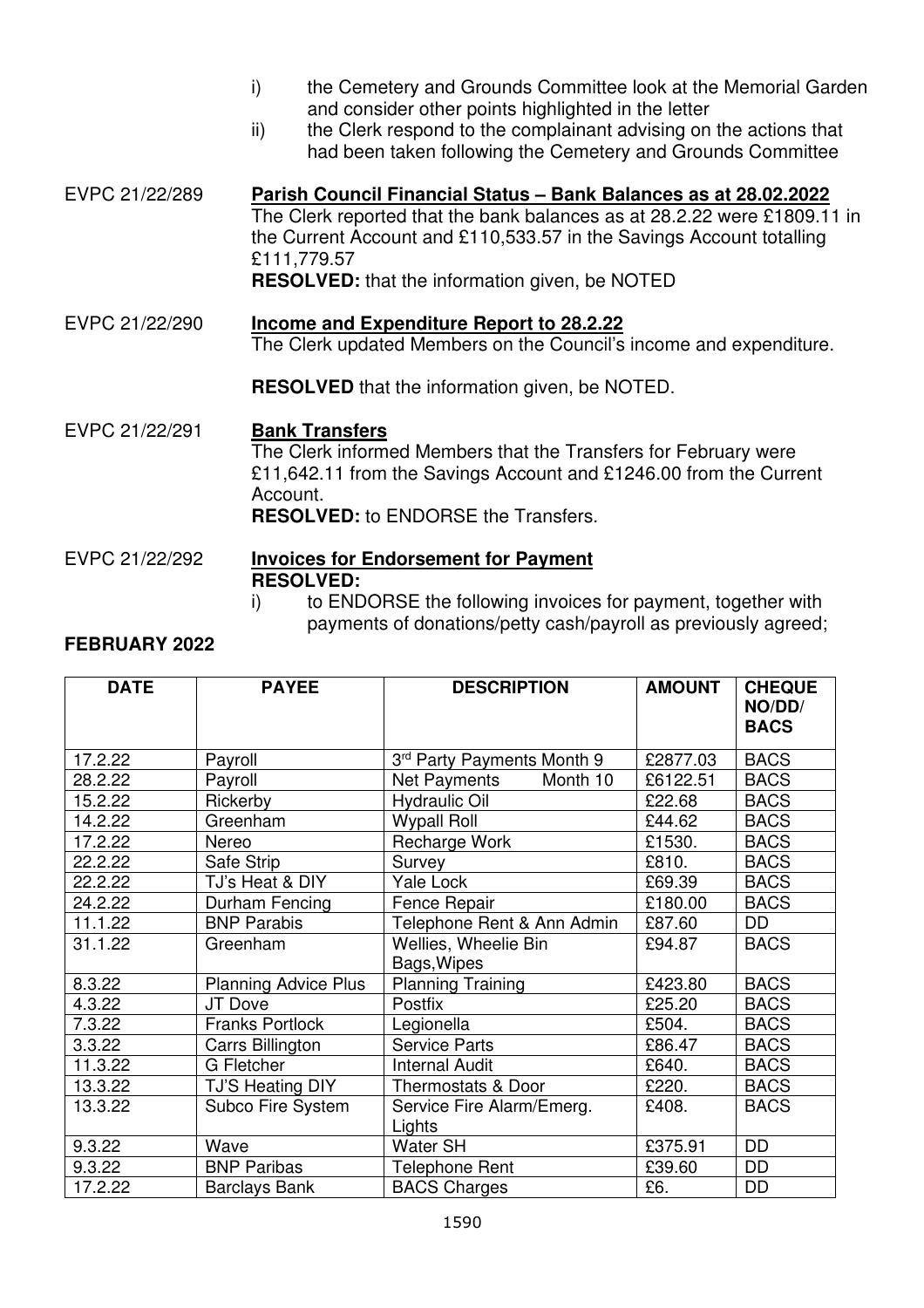| 31.1.22 | Chaser Comm.             | Telephone Usage          | £105.89   | <b>DD</b> |
|---------|--------------------------|--------------------------|-----------|-----------|
| 28.2.22 | <b>Document Solution</b> | <b>Photocopier Usage</b> | £15.13    | <b>DD</b> |
| 28.2.22 | <b>ITC</b>               | Mailbox-Office 365       | £41.05    | <b>DD</b> |
| 28.2.22 | <b>ITC</b>               | Cloud Back Up            | £8.40     | <b>DD</b> |
| 16.2.22 | EE                       | Mobile phone rent        | £62.80    | <b>DD</b> |
| 2.3.22  | Octopus                  | <b>Cemetery Electric</b> | £26.76    | <b>DD</b> |
|         |                          | <b>TOTAL</b>             | £14827.71 |           |
|         |                          |                          |           |           |

EVPC 21/22/293 **Income Received** 

| <b>Customer Number</b> | <b>Description</b>    | <b>Amount</b> |
|------------------------|-----------------------|---------------|
| 10                     | Room Hire             | £18.75        |
| 8                      | <b>Burial Fees MI</b> | £48.          |
| 12                     | Room Hire             | £28.75        |
| 9                      | Room Hire             | £56.25        |
| 10                     | Room Hire             | £18.75        |
|                        | <b>Total</b>          | £170.50       |

**RESOLVED:** that information given, be NOTED.

#### EVPC 21/22/294 **Review of Internal Audit**

Members gave consideration to the report of the Clerk on the effectiveness of internal control.

**RESOLVED** that the report be RECEIVED.

#### EVPC 21/22/295 **Corporate Risk Assessment 2022/23**

Members gave consideration to the Corporate Risk Assessment for 2022/23, a copy of which had been previously circulated.

**RESOLVED**: that the Corporate Risk Assessment be APPROVED.

Councillor S Laws had declared a personal interest in planning application DM/22/00453/TCA and took no part in the discussions.

#### EVPC 21/22/292 **Planning Applications**

DM/22/00453/TCA – Proposed Fell of Various Trees at Kirkbrae, Clappersgate, Easington Village for Mrs Laws

Submission of details pursuant to conditions 13, 15 and 16 in relation to previous planning application DM/20/00092/FPA (new housing) relating to Archaeological post investigation assessment and scheme for maintenance of areas of public open space and validation remediation report at Site of Former Easington Village Workingmens Club, Seaside Lane, Easington Village

DM/22/00556/FPA – Proposed Re-cladding of West Facing Façade, Construction of new Service Yard with Parking Areas, Installation of New Gates and Access Amendments at Unit B, Kitching Road, North West Industrial Estate, Peterlee for Mr J Halpern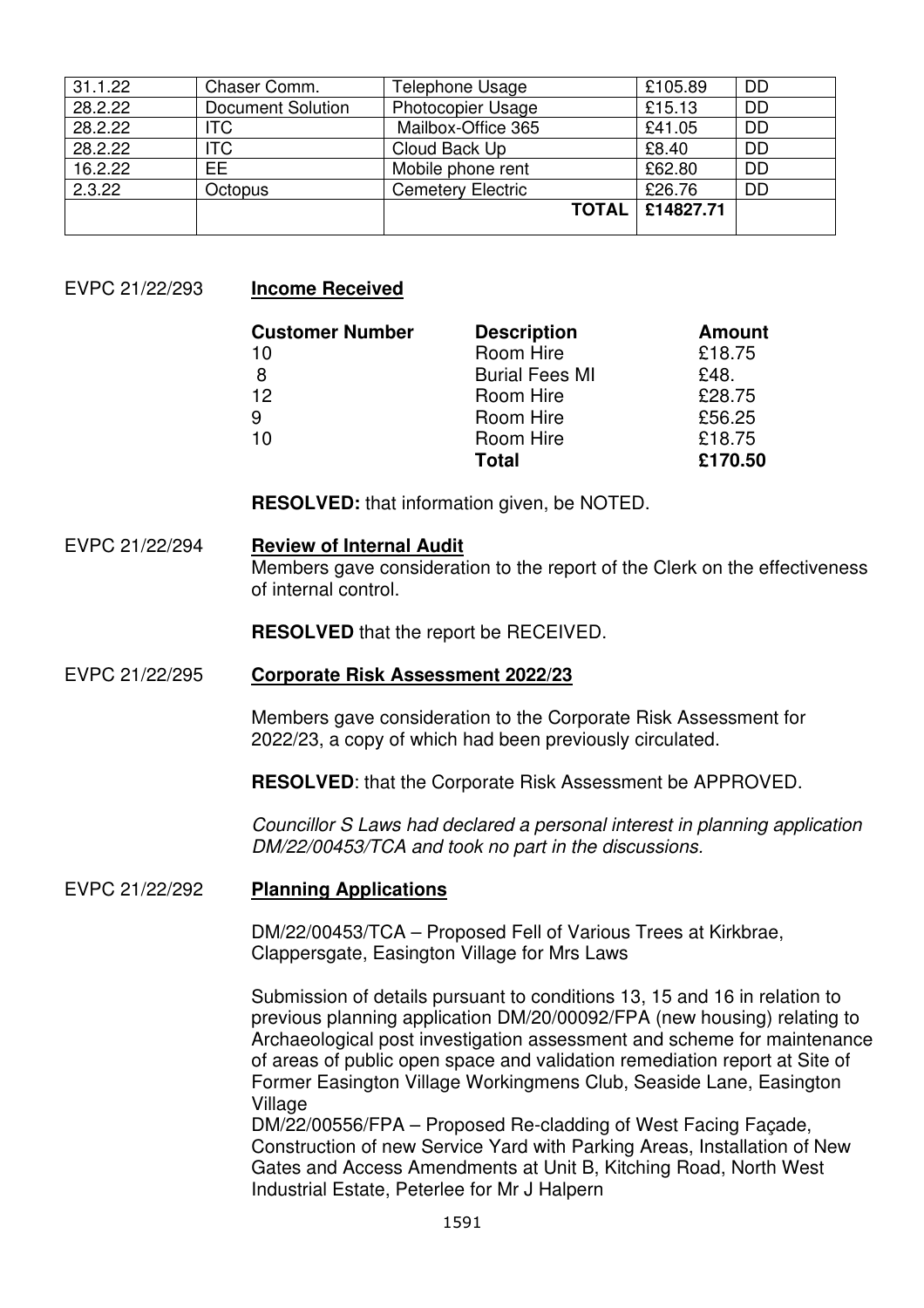**RESOLVED**: that the information given, be NOTED.

- EVPC 21/22/293 **Planning Approvals**  DM/22/00075/TPO – Proposed Crown reduction by approx. 3 metres of two sycamore trees (T2 and T4) and one Norway Maple (T3) at 4 Dairy Houses, Little Thorpe for Les Ward DM/19/03765/OUT – Proposed 32 Self Build Housing Plots at Land at Former Thorpe Maternity Hospital, Andrews Lane, Easington for Mr B Wilkinson (Enclosed) DM/22/00023/FPA – Proposed Single and Two Storey Extensions to the Rear at 10 Southside, Easington Village for Dr J Isaacson **RESOLVED:** that the information given, be NOTED. EVPC 21/22/294 **Planning Refusal**  There were no planning refusals **RESOLVED:** that the information given, be NOTED. EVPC 21/22/295 **Planning Applications (Withdrawn)**  There were no planning applications withdrawn **RESOLVED:** that the information given, be NOTED EVPC 21/22/296 **Planning Appeals**  There were no planning appeals. **RESOLVED:** that the information given, be NOTED. EVPC 21/22/297 **Consultation on an Economic Strategy for the County** Members gave consideration to the consultation on an Economic Strategy for the County. **RESOLVED:** that Members would respond to the consultation direct. EVPC 21/22/298 **Sea View House** Members gave consideration received from Durham County Council Planning Department. The Clerk advised Members that she had made an initial response enquiring about the Heras fencing and advised members of the subsequent response. It was felt that a site visit would be required to ascertain on the exact positioning of the heras fencing. Following this the Clerk be authorised to write to the owner regarding the upcoming grasscutting season and advising how this area could be maintained. **RESOLVED** that: i) Members of the Cemetery and Grounds Sub-committee investigate the boundary
	- ii) the Clerk to write to the owner of Sea View regarding the grasscutting of the area enclosed by the fencing following the Cemetery and Grounds Sub-Committee site visit